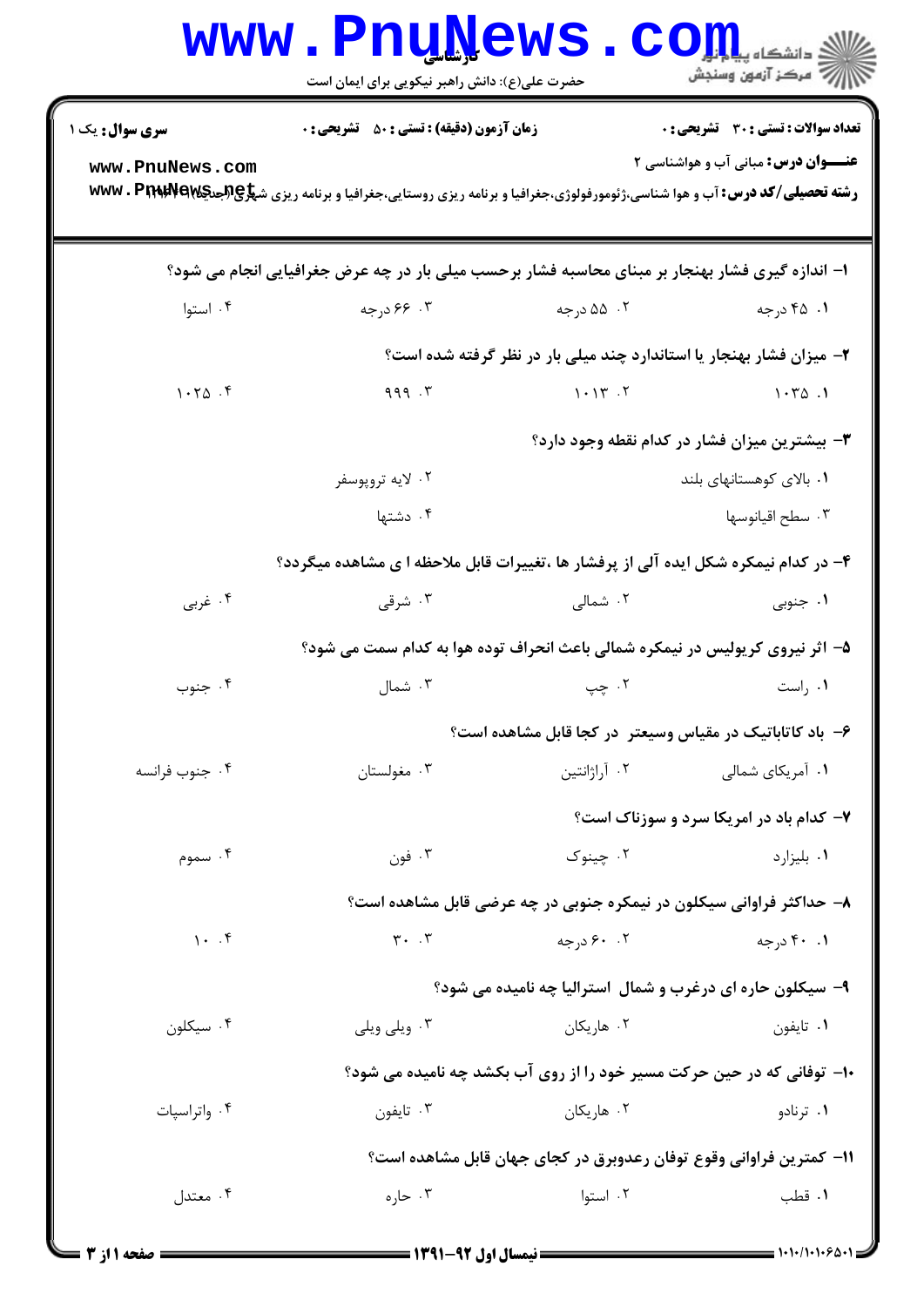|                                                | <b>www.PnuNews</b><br>حضرت علی(ع): دانش راهبر نیکویی برای ایمان است                                                                                                                            |                                                                          | $\mathbf{C}\text{-}\mathbf{C}$ انشڪاه پ<br>أأآت مركز آزمون وسنجش                           |  |  |  |
|------------------------------------------------|------------------------------------------------------------------------------------------------------------------------------------------------------------------------------------------------|--------------------------------------------------------------------------|--------------------------------------------------------------------------------------------|--|--|--|
| <b>سری سوال : ۱ یک</b><br>www.PnuNews.com      | <b>زمان آزمون (دقیقه) : تستی : 50 ٪ تشریحی : 0</b><br><b>رشته تحصیلی/کد درس: آ</b> ب و هوا شناسی،ژئومورفولوژی،جغرافیا و برنامه ریزی روستایی،جغرافیا و برنامه ریزی ش <del>پاو@هیا@T</del> W . P |                                                                          | <b>تعداد سوالات : تستی : 30 ٪ تشریحی : 0</b><br><b>عنـــوان درس:</b> مبانی آب و هواشناسی ۲ |  |  |  |
|                                                |                                                                                                                                                                                                | ۱۲- کدامیک از عوامل زیر در سرعت و جهت حرکت سیکلونها موثر است؟            |                                                                                            |  |  |  |
| ۰۴ خشکیها                                      | ۰۳ ناهمواریها                                                                                                                                                                                  | ۰۲ اقیانوسها                                                             | ۰۱ آبهای جاری                                                                              |  |  |  |
|                                                |                                                                                                                                                                                                | ۱۳- مهمترین منطقه بعنوان منشا توده های هوا در روی کره زمین کجا می باشد؟  |                                                                                            |  |  |  |
| ۰۴ استوا                                       | ۰۳ قطب                                                                                                                                                                                         | ۰۲ معتدل                                                                 | ۰۱ حاره                                                                                    |  |  |  |
|                                                | ۱۴- کدام حرف از الفبای انگلیسی زیر معرف آب و هوای حاره است؟                                                                                                                                    |                                                                          |                                                                                            |  |  |  |
| $T \cdot$                                      |                                                                                                                                                                                                | $P \cdot Y$ $A \cdot Y$ $E \cdot Y$                                      |                                                                                            |  |  |  |
|                                                |                                                                                                                                                                                                |                                                                          | ۱۵– نخستین نشانه نزدیک شدن جبهه گرم کدام است؟                                              |  |  |  |
| ۰۴ افزايش سرعت باد                             | ۰۳ کاهش محسوس دما                                                                                                                                                                              | ۰۲ ابر کومولوس                                                           | ۰۱ ابر سیروس                                                                               |  |  |  |
|                                                |                                                                                                                                                                                                | ۱۶– مفهوم جبهه ناشی از کدام مکتب هواشناسی می باشد؟                       |                                                                                            |  |  |  |
| ۰۴ همبلت                                       | ۰۳ کوپن                                                                                                                                                                                        |                                                                          |                                                                                            |  |  |  |
|                                                | ۱۷- در نتیجه حرکت سریع جبهه سرد و رسیدن آن جبهه گرم و اختلاط با آن چه چیزی بوجود می آید؟                                                                                                       |                                                                          |                                                                                            |  |  |  |
| ۰۴ جبهه قطبی                                   | جېهه مسدود $\cdot$ ۳                                                                                                                                                                           | ۰۲ جبهه گرم                                                              | ۰۱ جبهه سرد                                                                                |  |  |  |
|                                                |                                                                                                                                                                                                | ۱۸– بارندگی مناطق خشک خاورمیانه تا پاکستان ناشی از فعالیت کدام جبهه است؟ |                                                                                            |  |  |  |
|                                                | ۰۲ قطبی                                                                                                                                                                                        |                                                                          | ۰۱ مديترانه اي                                                                             |  |  |  |
|                                                | ۰۴ آركتيک اقيانوس اطلس                                                                                                                                                                         |                                                                          | ۰۳ آرکتیک اقیانوس آرام                                                                     |  |  |  |
|                                                | ۱۹- بادهای تجارتی یا همان شرقی های منطقه حاره در آفریقای شمالی به چه نامی معروف است؟                                                                                                           |                                                                          |                                                                                            |  |  |  |
| ۰۴ هارماتان                                    | ۰۳ دیر مالا                                                                                                                                                                                    | ۰۲ ۱۲۰ روزه                                                              | ۰۱ پاسات                                                                                   |  |  |  |
|                                                |                                                                                                                                                                                                |                                                                          | ۲۰- قلمرو بادهای غربی کدام گزینه است؟                                                      |  |  |  |
| ۰۴ بالای ۶۰ درجه                               | ۰۳ تا ۶۵ درجه                                                                                                                                                                                  | ۰۲ ۱۵ تا ۳۰ درجه                                                         | ۰.۱ تا ۱۰درجه                                                                              |  |  |  |
|                                                |                                                                                                                                                                                                |                                                                          | <b>٢١</b> - كدام گزينه درباره جت استريم ها صحيح است؟                                       |  |  |  |
|                                                | ۰۲ بر حسب فصول تغییر موقعیت می کنند                                                                                                                                                            | ۰۱ بر حسب فصول ثابت هستند                                                |                                                                                            |  |  |  |
| ۰۴ سرعت عادی آنها کمتر ۱۰۰ کیلومتر در ساعت است |                                                                                                                                                                                                |                                                                          | ۰۳ در جنب حاره تغییرات فصلی آنها شدید است                                                  |  |  |  |
|                                                |                                                                                                                                                                                                |                                                                          |                                                                                            |  |  |  |